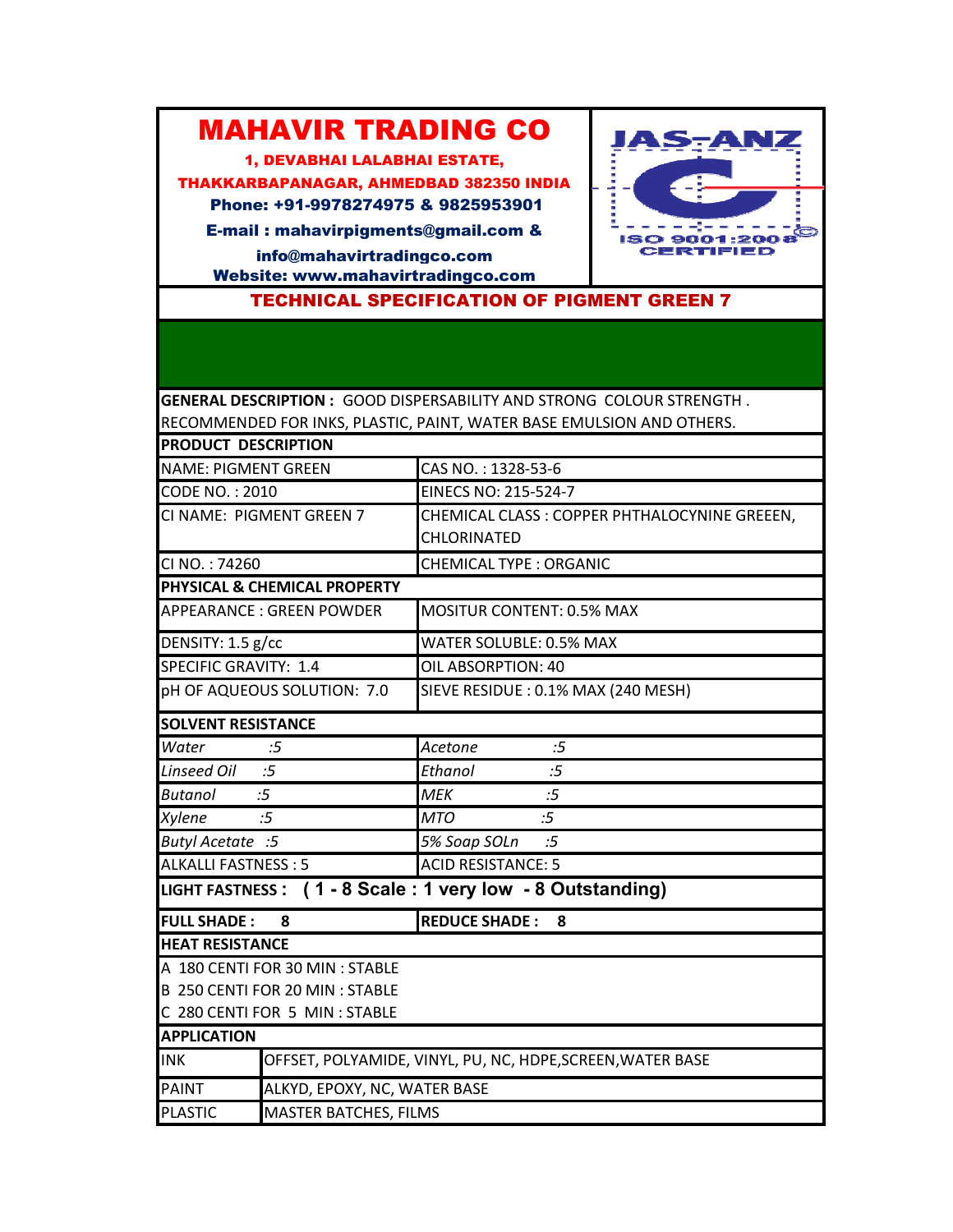| <b>ITEXTILE</b> | <b>IWATER BASE EMULSION</b> |  |
|-----------------|-----------------------------|--|
| <b>PU FOAM</b>  | <b>IPU FOAM</b>             |  |
| <b>COSMETIC</b> | DRY COLOR, KUMKUM, RANGOLI  |  |